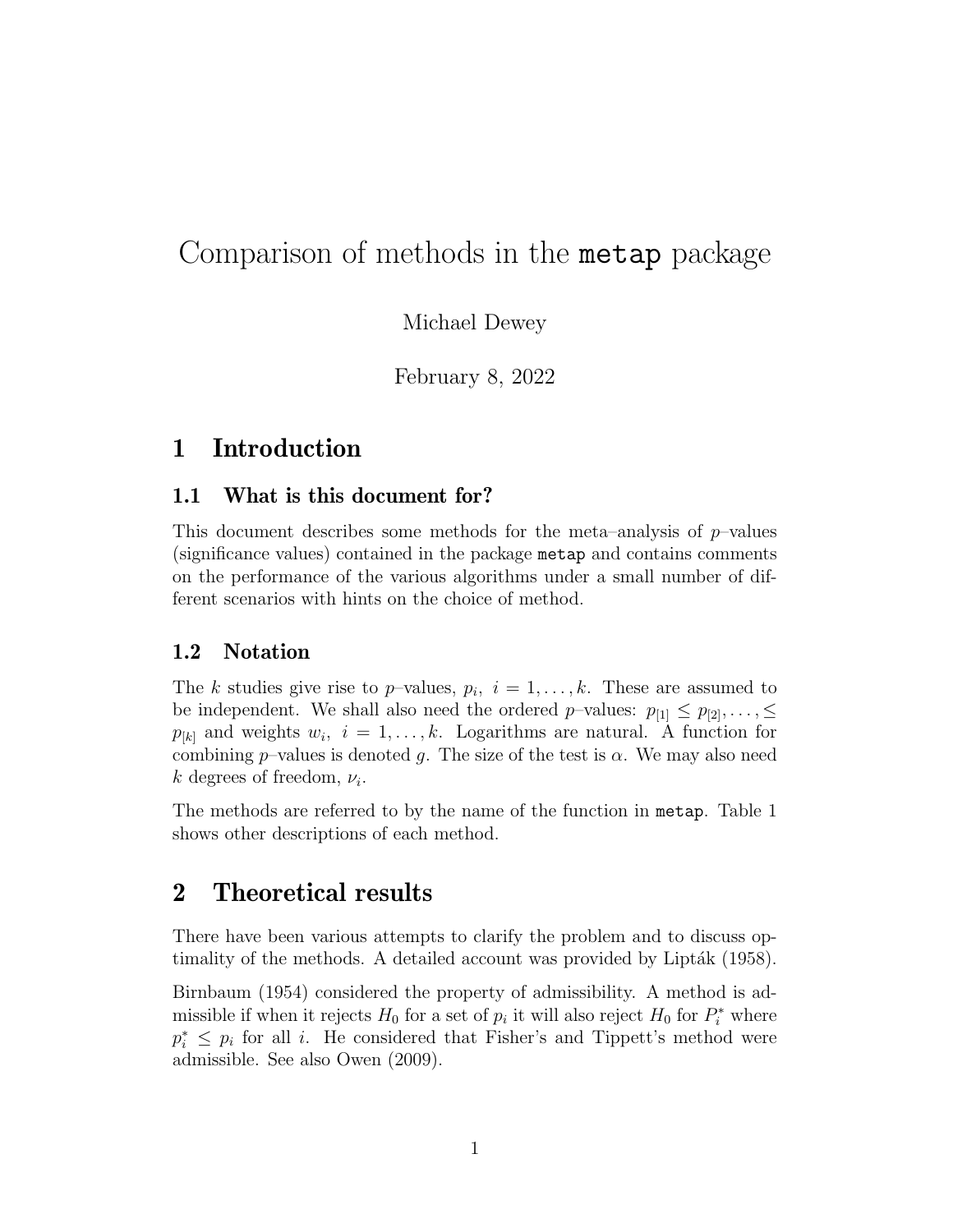| Function name | Description(s)     |                     |  |
|---------------|--------------------|---------------------|--|
|               | Eponym             |                     |  |
| invchisq      | Lancaster's method | Inverse chi square  |  |
| invt          |                    | Inverse t           |  |
| logitp        |                    | Logistic            |  |
| meanp         |                    |                     |  |
| meanz         |                    |                     |  |
| maximump      |                    |                     |  |
| minimump      | Tippett's method   |                     |  |
| sumlog        | Fisher's method    | Chi square $(2 df)$ |  |
| sump          | Edgington's method | Uniform             |  |
| sumz          | Stouffer's method  | Normal              |  |
| truncated     | Truncated Fisher   |                     |  |
| truncated     |                    | rank-truncated      |  |
| votep         |                    |                     |  |
| wilkinsonp    | Wilkinson's method |                     |  |

Table 1: Methods considered in this document

He also points out the problem is poorly specified. This may account for the number of methods available and their differing behaviour. The null hypothesis  $H_0$  is well defined, that all  $p_i$  have a uniform distribution on the unit interval. There are two classes of alternative hypothesis

- $H_A$ : all  $p_i$  have the same (unknown) non-uniform, non-increasing density,
- $H_B$ : at least one  $p_i$  has an (unknown) non–uniform, non–increasing density.

If all the tests being combined come from what are basically replicates then  $H_A$  is appropriate whereas if they are of different kinds of test or different conditions then  $H_B$  is appropriate. Note that Birnbaum specifically considers the possibility that the tests being combined may be very different for instance some tests of means, some of variances, and so on.

## 3 The methods

## 3.1 Comparison scenarios

To provide a standard of comparison we shall use the following two situations. Some authors have also used the case of exactly two  $p_i$ .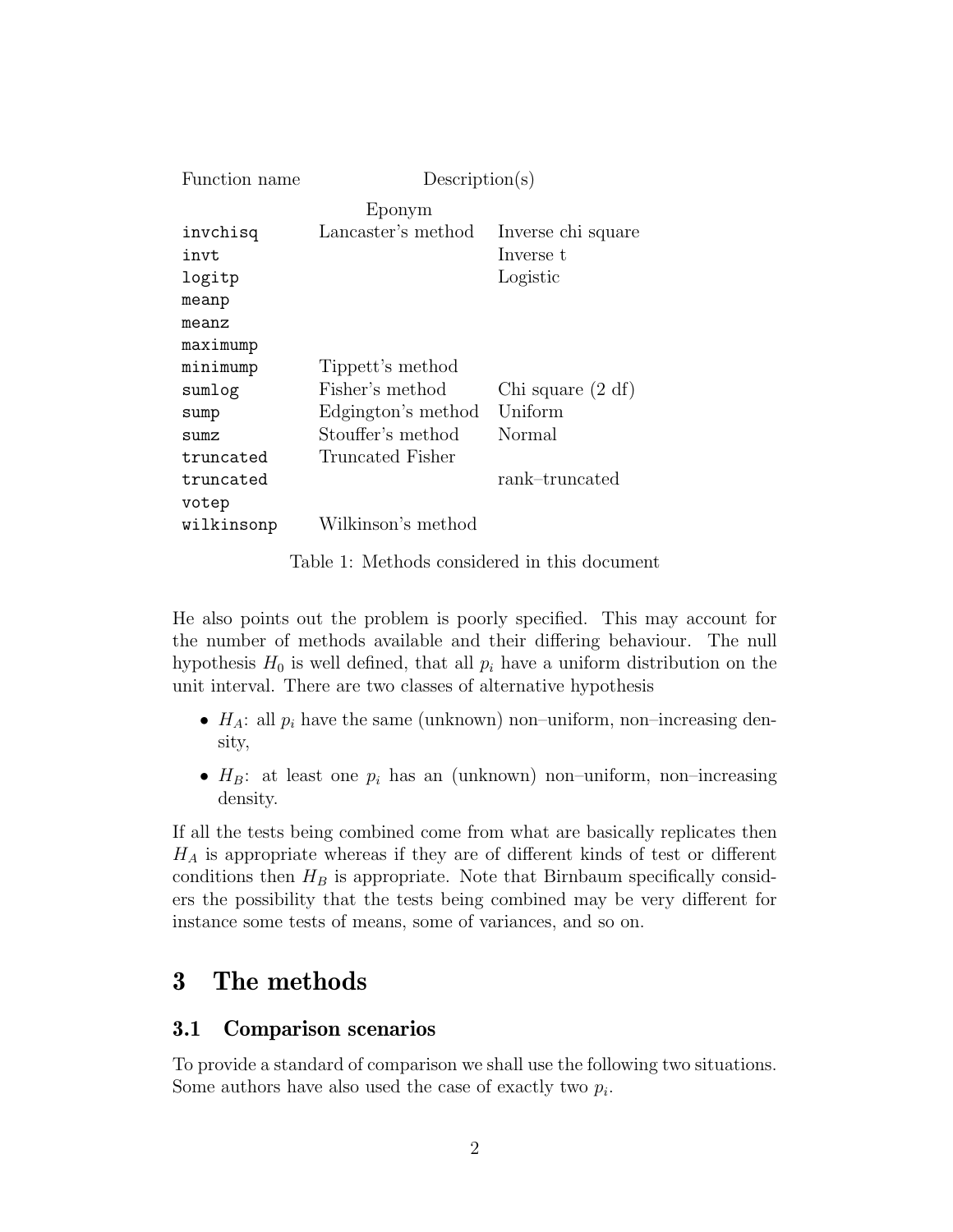- **What if all**  $p_i = p$ ? Perhaps surprisingly there are substantial differences here as we shall see when we look at each method. We shall describe how the returned value varies with  $p$  and  $k$ .
- Cancellation When the collection of primary studies contains a number of values significant in both directions the methods can give very different results. If the intention of the synthesis is to examine a directional hypothesis one would want a method where these cancelled out. The decision between methods should be made on theoretical grounds of course. We shall use the following four values as our example.

```
> cancel <- c(0.001, 0.001, 0.999, 0.999)
```
### 3.2 Methods using transformation of the  $p$ -values

One class of methods relies on transforming the  $p$ -values first.

| Function name | Definition                                                                                    | Critical value                |
|---------------|-----------------------------------------------------------------------------------------------|-------------------------------|
| invchisq      | $\sum_{i=1}^k \chi^2_{\nu_i}(p_i)$                                                            | $\chi^2_{\sum \nu_i}(\alpha)$ |
| invt          | $\frac{\sum_{i=1}^k t_{\nu_i}(p_i)}{\sqrt{\sum_{i=1}^k \frac{\nu_i}{\nu_i-2}}}$               | $z(\alpha)$                   |
| logitp        | $\frac{\sum_{i=1}^{k} \log \frac{p}{1-p}}{C}$                                                 | $t_{5k+4}$                    |
| meanz         | where $C = \sqrt{\frac{k\pi^2(5k+2)}{3(5k+4)}}$<br>$rac{\bar{z}}{s_{\bar{z}}}$                | $t_{k-1}(\alpha)$             |
|               | where $\bar{z} = \sum_{i=1}^{k} \frac{z(p_i)}{k}$<br>and $s_{\bar{z}} = \frac{s_z}{\sqrt{k}}$ |                               |
| sumlog        | $\sum_{i=1}^k -2\log p_i$                                                                     | $\chi_{2k}(\alpha)$           |
| sumz          | $\frac{\sum_{i=1}^{k} z(p_i)}{\sqrt{k}}$                                                      | $z(\alpha)$                   |

Table 2: Definitions of methods using transformation of the p values

#### 3.2.1 The method of summation of logs, Fisher's method

See Table 2 for the definition. This works because  $-2 \log p_i$  is a  $\chi^2$  and the sum of  $\chi^2$  is itself a  $\chi^2$  with degrees of freedom equal to the sum of the degrees of freedom of the individual  $\chi^2$ . Of course the sum of the log of the  $p_i$  is also the log of the product of the  $p_i$ . Fisher's method (Fisher, 1925) is provided in sumlog.

As can be seen in Figure 1 when all the  $p_i = p$  sumlog returns a value which decreases with k when  $p < 0.32$ , increases with k when  $p > 0.37$ ,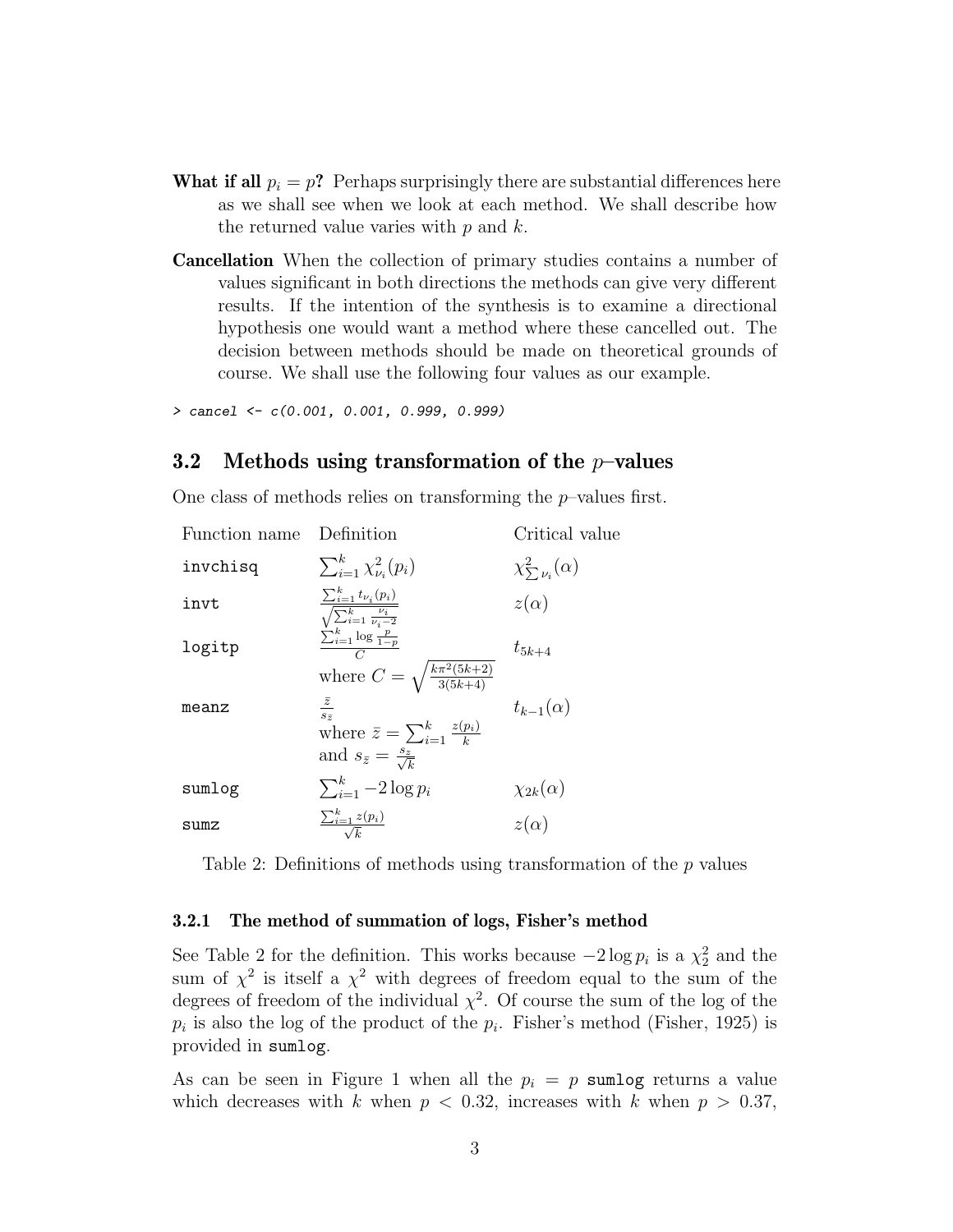and in between increases with  $k$  and then decreases. Some detailed algebra provided in a post to https://stats.stackexchange.com/questions/243003 by Christoph Hanck suggests that the breakpoint is  $e^{-1} = 0.3679$ . Where the  $p_i$ are less than this then for a sufficiently large  $k$  (several hundred) the result will be significant and not if above that. Over the range of k we are plotting this bound is not yet closely approached.



Figure 1: Behaviour of the methods using transformed  $p$  values for  $k$  values of  $p = p_i$ 

### **3.2.2** Inverse  $\chi^2$  Lancaster's method

It would of course be possible to generalise Fisher's method to use transformation to  $\chi^2$  with any other number of degrees of freedom rather than 2. Lancaster (1961) suggests that this is highly correlated with sumlog. Lancaster's method is provided in invchisq. In fact the resemblance to sumlog becomes less as the number of degrees of freedom increases. Figure 2a shows for a small number of selected degrees of freedom how it compares to Fisher's method.

#### 3.2.3 The method of summation of z values, Stouffer's method

The method of summation of z values is provided in sum z (Stouffer et al., 1949). See Table 2 for the definition. As can be seen in Figure 1 it returns a value for our  $p_i = p$  example which decreases with k when p below 0.5 and increases above.

A weighted version of Stouffer's method is available  $\frac{\sum_{i=1}^{k} w_i z(p_i)}{\sqrt{\sum_{i=1}^{k} w_i^2}}$  where  $w_i$  are the weights. In the absence of effect sizes (in which case a method using effect sizes would be more appropriate anyway) best results are believed to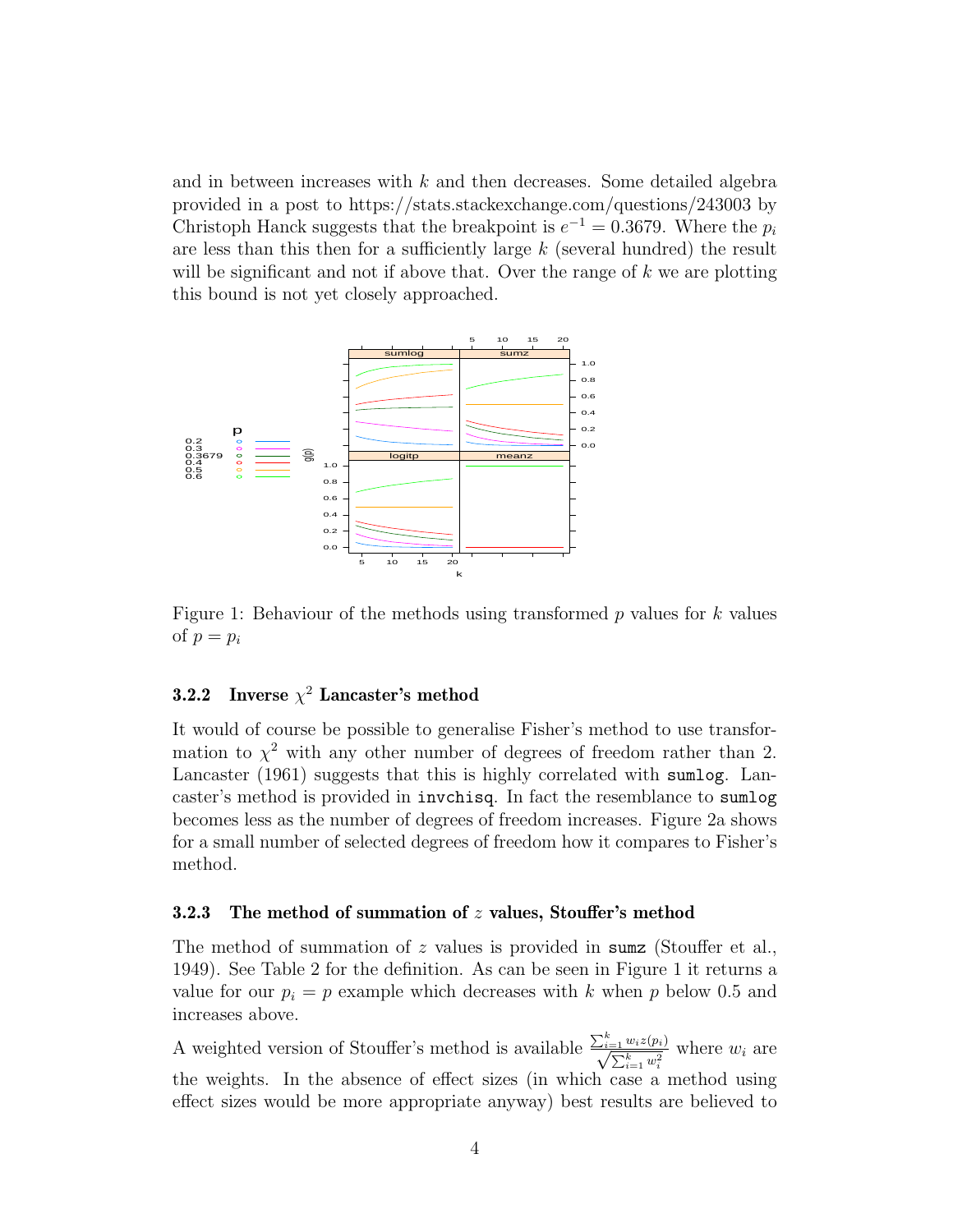

(a) Fisher's method and Lancaster's method



Figure 2: Sum and difference plots of Fisher v Lancaster and Stouffer v inverse t

be obtained with weights proportional to the square root of the sample sizes  $(Zaykin, 2011)$  following Lipták (1958).

#### 3.2.4 Mean of normals method

There is also a method closely related to Stouffer's using the mean of normals provided in meanz also defined in Table 2 which has very similar properties except that when all the  $p_i$  are equal it either gives 0 or 1 as can be seen in Figure 1.

> meanz(c(0.3, 0.31))\$p

[1] 5.581505e-280

 $>$  meanz( $c(0.1, 0.2)$ )\$p

[1] 6.959644e-07

The method of meanz also has the unusual property that a set of  $p$ -values which are all less than those in another set can still give rise to a larger overall p. See example above. This is the only method considered here which has this property so if it is a desirable one then that is the only method to consider.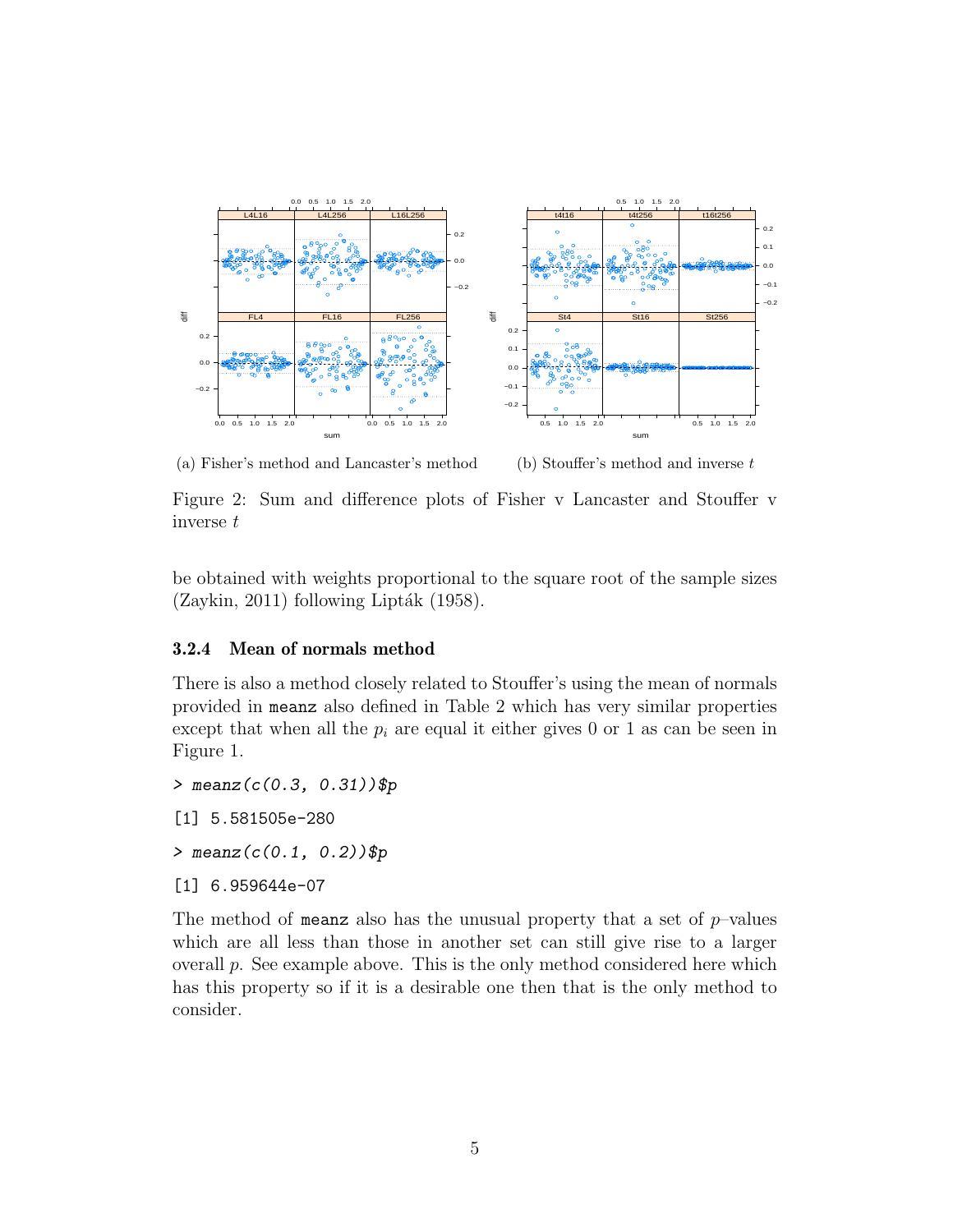#### 3.2.5 The inverse t method

A closely related method is the inverse t method. See Table 2 for the definition. This method is provided in invt. As is clear from the definition this method tends to Stouffer's method as  $\nu_i \to \infty$ . Figure 2b shows this for selected degrees of freedom.

#### 3.2.6 The method of summation of logits

See Table 2 for the definition. This method is provided in logitp. The constant C was arrived at by equating skewness and kurtosis with that of the t–distribution (Loughin, 2004). As can be seen in Figure 1 this method returns a value for our  $p_i = p$  example which decreases with k when p below 0.5 and increases above.

#### 3.2.7 Examples for methods using transformations of the  $p$  values

| Function name | validity          | cancel  |
|---------------|-------------------|---------|
|               | value expressed   |         |
|               | as $-\log_{10} p$ |         |
| logitp        | 15.4              | 0.5     |
| meanz         | 11.09             | 0.5     |
| sumlog        | 15.52             | 0.00055 |
| sumz          | 15.87             | 0.5     |

Table 3: Examples of methods using transformation of the p values

Using the same example dataset which we have already plotted and our cancellation dataset we have the values in Table 3. As can be seen all the methods cancel except for sumlog. The agreement for the validity dataset is close except for meanz whoch gives a value several orders of magnitude greater than the other three. Lancaster's method and inverse t are not shown as they are both infinite families of possible methods and in any event are similar to Fisher's method and Stouffer's method respectively.

### 3.3 Methods using untransformed  $p$ -values

#### **3.3.1** The method of minimum p, maximum p, and Wilkinson's method

The methods of minimum  $p$  (Tippett, 1931), maximum  $p$  and Wilkinson (Wilkinson, 1951) are defined in Table 4. Wilkinson's method depends on which value (the rth) of  $p_{[i]}$  is selected. Wilkinson's method is provided in wilkinsonp and a convenience function minimump with its own print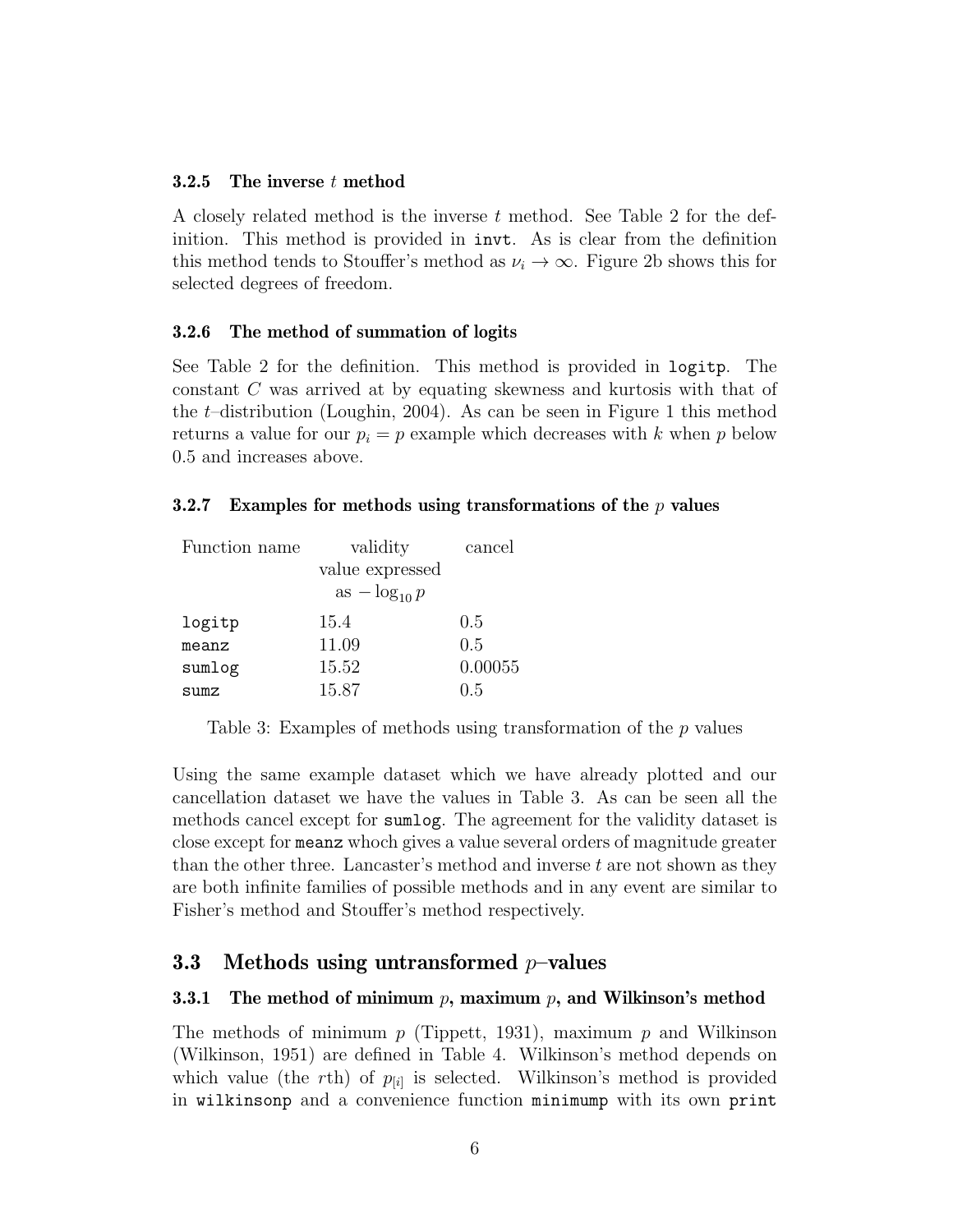Function name Definition  
\nmeanp  
\n
$$
\bar{p} = \frac{\sum_{i=1}^{k} p_i}{k}
$$
\n
$$
z = (0.5 - \bar{p})\sqrt{12k}
$$
\n
$$
\begin{array}{ll}\nz(\alpha) \\
\text{minimum} \\
\text{maximum} \\
p_{[1]} \\
\text{with isomp} \\
p_{[r]} \\
\text{sump} \\
\text{sump}\n\end{array}
$$
\n
$$
\begin{array}{ll}\nz(\alpha) \\
\text{minimp} \\
p_{[k]} \\
p_{[k]} \\
\text{with isomp} \\
\frac{(S)^k}{k!} - {k \choose 1} \frac{(S-1)^k}{k!} + {k \choose 2} \frac{(S-2)^k}{k!} - \dots \\\text{where } S = \sum_{i=1}^{k} p_i\n\end{array}
$$

Table 4: Definitions of methods not using transformation of the  $p$  values, the series for sump continues until the term in in the numerator  $(S - i)$  becomes negative



Figure 3: Behaviour of the methods using untransformed  $p$  values for  $k$  values of  $p = p_i$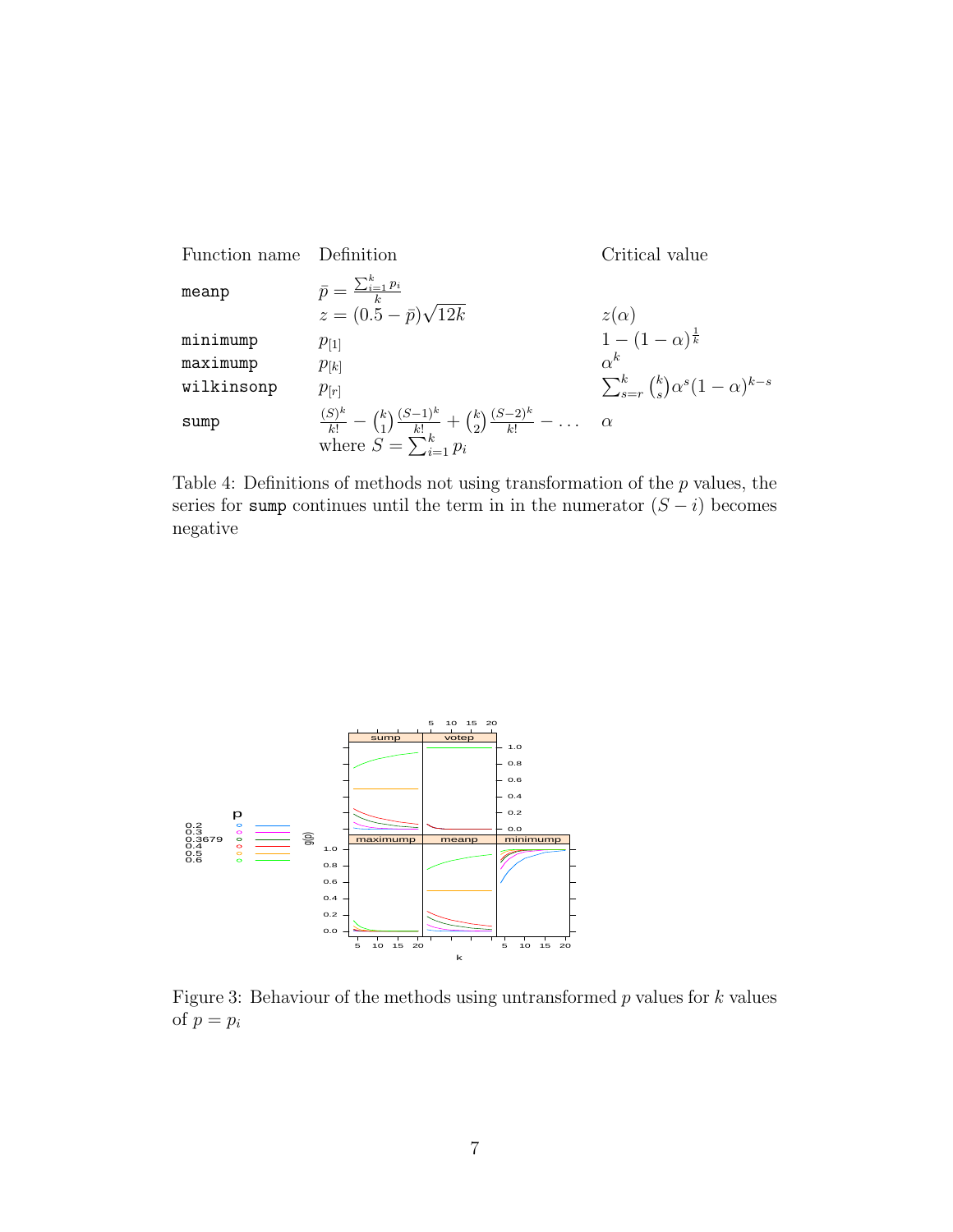method is provided for the minimum p method  $(r = 1)$ . It is also possible to use the method for the maximum p (that is  $r = k$ ) and a convenience function maximump is provided for that purpose.

As can be seen in Figure 3 these methods return a value for our  $p_i = p$ example which always increases with  $k$  which is true for  $minimum$  and which always decreases with  $k$  which is true for maximump

#### **3.3.2** The method of summation of  $p$ -values, Edgington's method

Defined in Table 4 (Edgington, 1972a). This method is provided in sump. As can be seen in Figure 3 this method returns a value for our  $p_i = p$  example which decreases with  $k$  when  $p$  below 0.5 and increases above.

Some authors use a simpler version,  $\frac{(\sum p)^k}{k!}$  $\frac{L^{p}}{k!}$ , for instance Rosenthal (1978) in the text although compare his Table 4. This can be very conservative when  $\sum p > 1$  There seems no particular need to use this method but it is returned by sump as the value of conservativep for use in checking published values.

Note also that there can be numerical problems for extreme values of S and in that case recourse might be made to meanp which has similar properties.

#### **3.3.3** The mean  $p$  method

Defined in Table 4. Although this method is attributed to Edgington (Edgington, 1972b) when the phrase Edgington's method is used it refers to the method of summation of  $p$ –values described above in Section 3.3.2. As can be seen in Figure 3 this method returns a value for our  $p_i = p$  example which decreases with  $k$  when  $p$  below 0.5 and increases above.

Not surprisingly this method gives very similar results to Edington's other method implemented in sump and since it does not have the numerical problems of that method it might perhaps be preferred.

#### 3.3.4 Examples for methods using untransformed  $p$ -values

Using the same example dataset which we have already plotted and our cancellation dataset we have the values in Table 5. As can be seen meanp and sump cancel but the other two do not. Agreement here is not so good especially for the maximum p method. Wilkinson's method not shown as it depends on the value of r.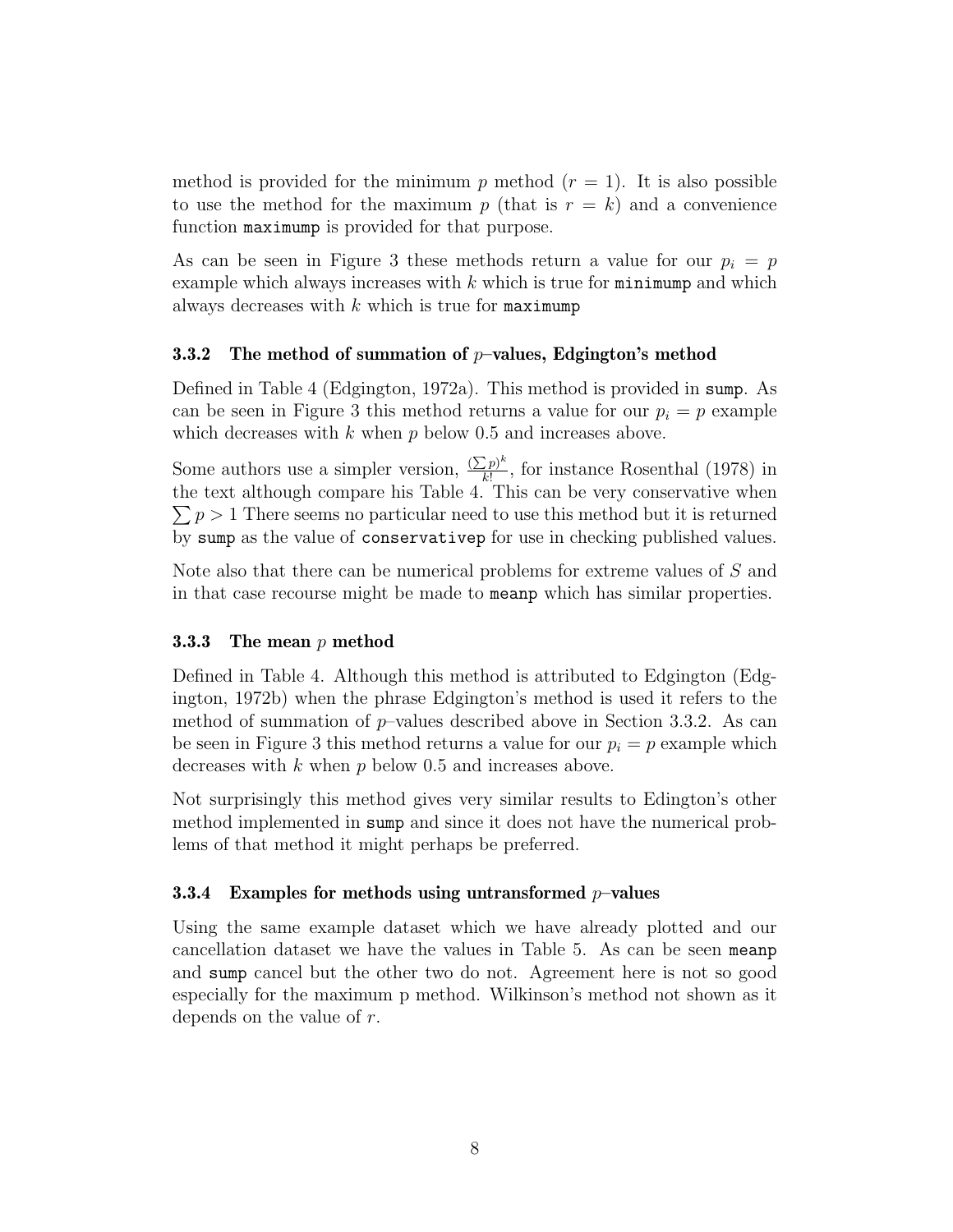| Function name | validity          | cancel       |
|---------------|-------------------|--------------|
|               | value expressed   |              |
|               | as $-\log_{10} p$ |              |
|               |                   |              |
|               |                   |              |
| minimump      |                   | 4.22 0.00399 |
| maximump      |                   | 2.63 0.99601 |
| meanp         | 8.62 0.5          |              |
| sump          | 10.63             | 0.5          |

Table 5: Examples for methods using the untransformed p values

### 3.4 Other methods

#### 3.4.1 The method of vote–counting

A simple way of looking at the problem is vote counting. Strictly speaking this is not a method which combines  $p$ -values in the same sense as the other methods. If most of the studies have produced results in favour of the alternative hypothesis irrespective of whether any of them is individually significant then that might be regarded as evidence for that alternative. The numbers for and against may be compared with what would be expected under the null using the binomial distribution. A variation on this would allow for a neutral zone of studies which are considered neither for nor against. For instance one might only count studies which have reached some conventional level of statistical significance in the two different directions.

This method returns a value for our  $p_i = p$  example which is 1 for p values above 0.5 and otherwise invariant with  $p$  but decreases with k. This method does cancel significant values in both directions.

Function name validity cancel votep 0.000201 0.6875 Table 6: Examples for vote counting

#### 3.4.2 Methods not using all  $p$ -values

If there is a hypothesis that the signal will be concentrated in only a few  $p$ -values then alternative methods are available in truncated. This is a wrapper to two packages available on CRAN: TFisher which provides the truncated Fisher method (Zaykin et al., 2007; Zhang et al., 2018) and mutoss which provides the rank–truncated Fisher method (Dudbridge and Koeleman, 2003). Note that Table 7 only shows results for the validity data–set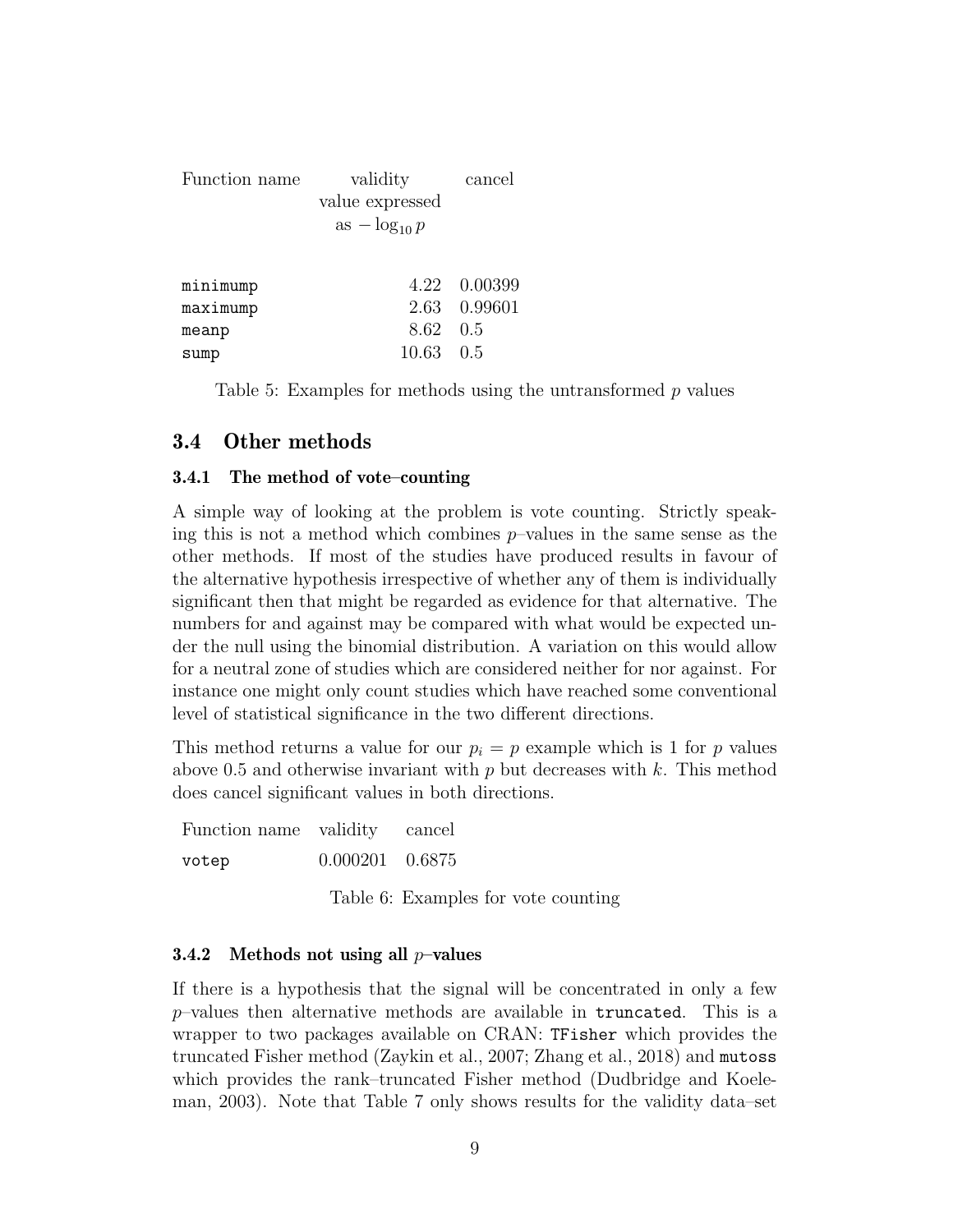as, since the methods explicitly only consider results in one direction the cancellation issue does not arise.

Function name truncated at  $p = 0.5$  truncated at rank = 5 truncated  $15.35$  8.06

Table 7: Examples for truncated using the validity data–set expressed as  $-\log_{10} p$ 

These methods are appropriate for the situation where it is known that many of the p–values are noise and there will only be a few signals.

## 4 Loughin's recommendations

In his simulation study Loughin (2004) carried out extensive comparisons. Note that he did not consider all the methods implemented here. These omissions are not too important for our purposes. The methods implemented here as invchisq, invt, meanp and meanz are all very similar to ones which he did study. The truncation methods appeared about the same time as his work but in any case are fundamentally different. Vote counting is arguably not a method of the same sort.

As Loghin points out the first thing to consider is whether large  $p$ -values should cancel small ones. If this is not desired then the only methods to consider are those in sumlog (Fisher), minimump (Tippett) and maximump.



Figure 4: Loughin's recommendations based on structure

He bases his recommendations on criteria of structure and the arrangement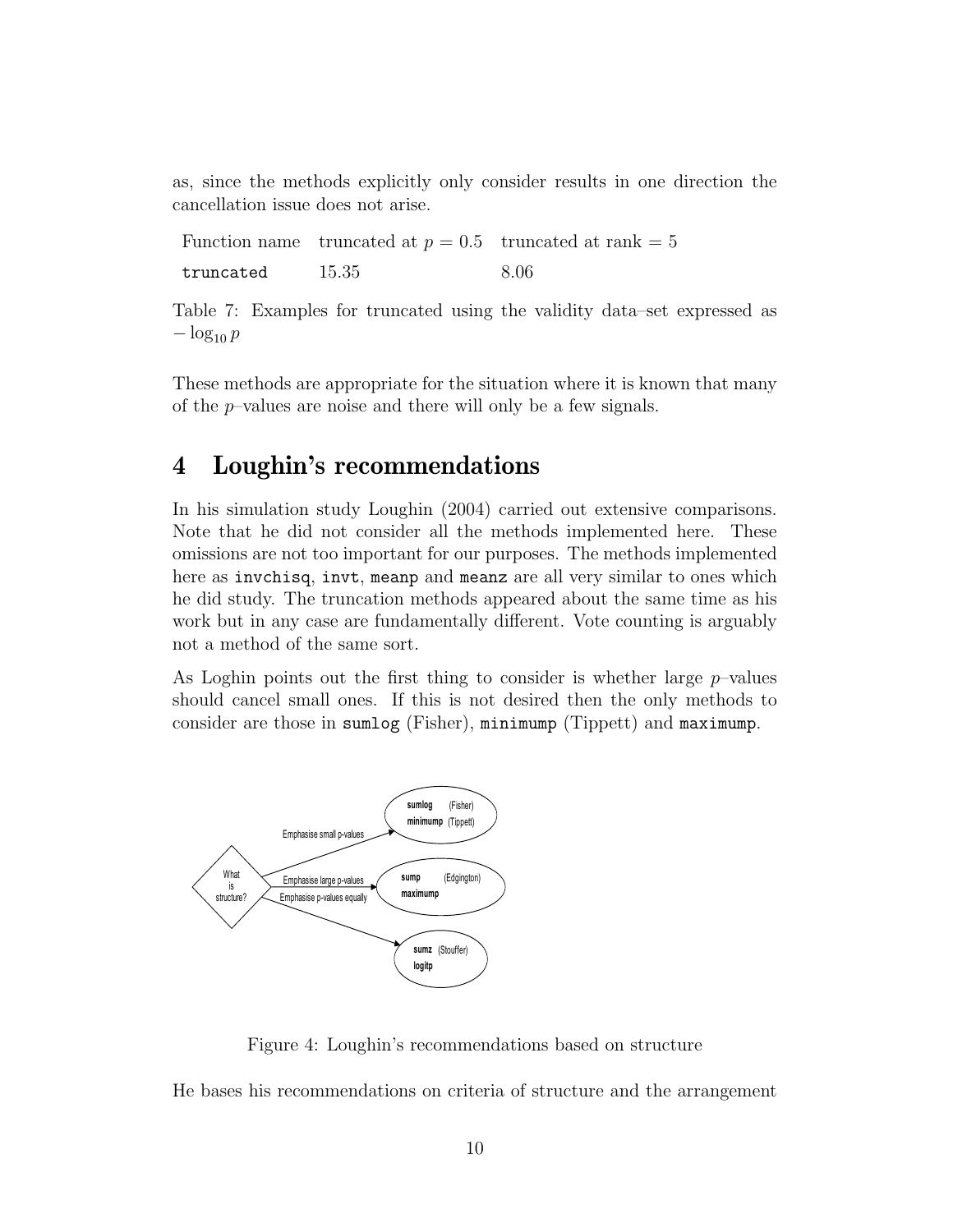of evidence against  $H_0$ . Figure 4 shows a summary of his recommendations about the structure of the evidence.



Figure 5: Loughin's recommendations based on where the strength of the evidence is located

Figure 5 summarise his recommendations about the arrangement of evidence.

Overall he considered the choice to lie between Stouffer's method, Fisher's method and the logistic method implemented in logitp. As has already been mentioned Fisher's method cancels whereas the other two do not so if the weak evidence in a small number of  $p$ -values is not to be over-whelmed by the others then Fisher is the best choice. However where the evidence is more evenly spread Stouffer's method may be preferred. The logistic method represents a compromise between them and is perhaps best suited where the pattern of evidence is not clear in advance. The other methods are not universally ruled out and may be helpful in the specific circumstance outlined in his summaries.

## References

- A Birnbaum. Combining independent tests of significance. Journal of the American Statistical Association, 49:559–574, 1954.
- F Dudbridge and B P C Koeleman. Rank truncated product of  $p$ -values,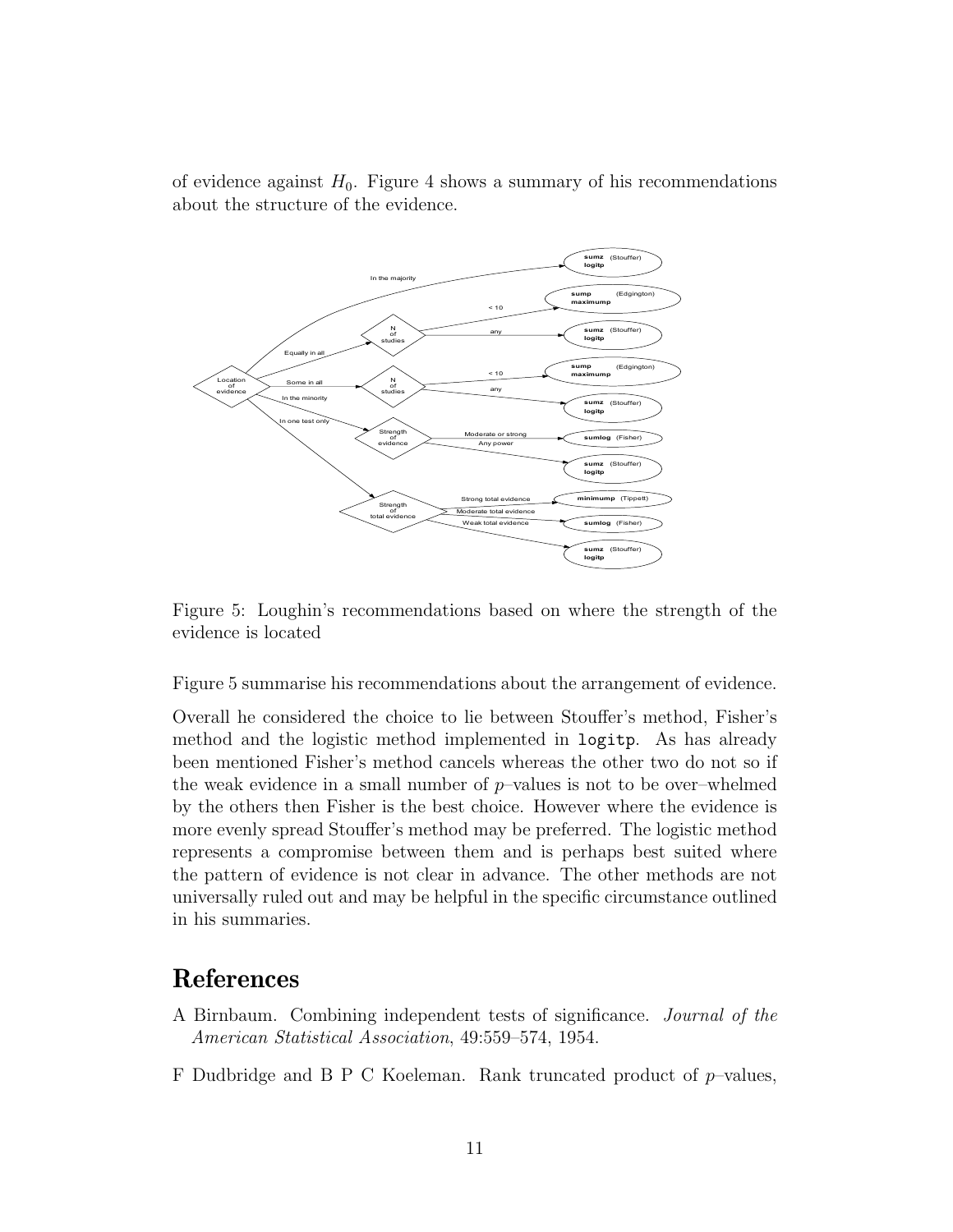with application to genomewide association scans. Genetic Epidemiology, 25:360–366, 2003.

- E S Edgington. An additive method for combining probability values from independent experiments. Journal of Psychology, 80:351–363, 1972a.
- E S Edgington. A normal curve method for combining probability values from independent experiments. Journal of Psychology, 82:85–89, 1972b.
- R A Fisher. Statistical methods for research workers. Oliver and Boyd, Edinburgh, 1925.
- H Lancaster. The combination of probabilities: an application of orthonormal functions. Australian Journal of Statistics, 3:20–33, 1961.
- T Lipták. On the combination of independent tests. A Magyar Tudományos Akadémia Matematikai Kutató Intézetének Közleményi, 3:171–197, 1958.
- T M Loughin. A systematic comparison of methods for combining p–values from independent tests. Computation Statistics and Data Analysis, 47: 467–485, 2004.
- A B Owen. Karl Pearson's meta–analysis revisited. Annals of Statistics, 37: 3867–3892, 2009.
- R Rosenthal. Combining results of independent studies. Psychological Bulletin, 85:185–193, 1978.
- S A Stouffer, E A Suchman, L C DeVinney, S A Star, and R M Jnr Williams. The American soldier, vol 1: Adjustment during army life. Princeton University Press, Princeton, 1949.
- L H C Tippett. The methods of statistics. Williams and Norgate, London, 1931.
- B Wilkinson. A statistical consideration in psychological research. Psychological Bulletin, 48:156–158, 1951.
- D V Zaykin. Optimally weighted  $z$ -test is a powerful method for combining probabilities in meta–analysis. Journal of Evolutionary Biology, 24:1836– 1841, 2011.
- D V Zaykin, L A Zhivotovsky, W Czika, S Shao, and R D Wolfinger. Combining p–values in large–scale genomics experiments. Pharmaceutical Statistics, 6:217–236, 2007.